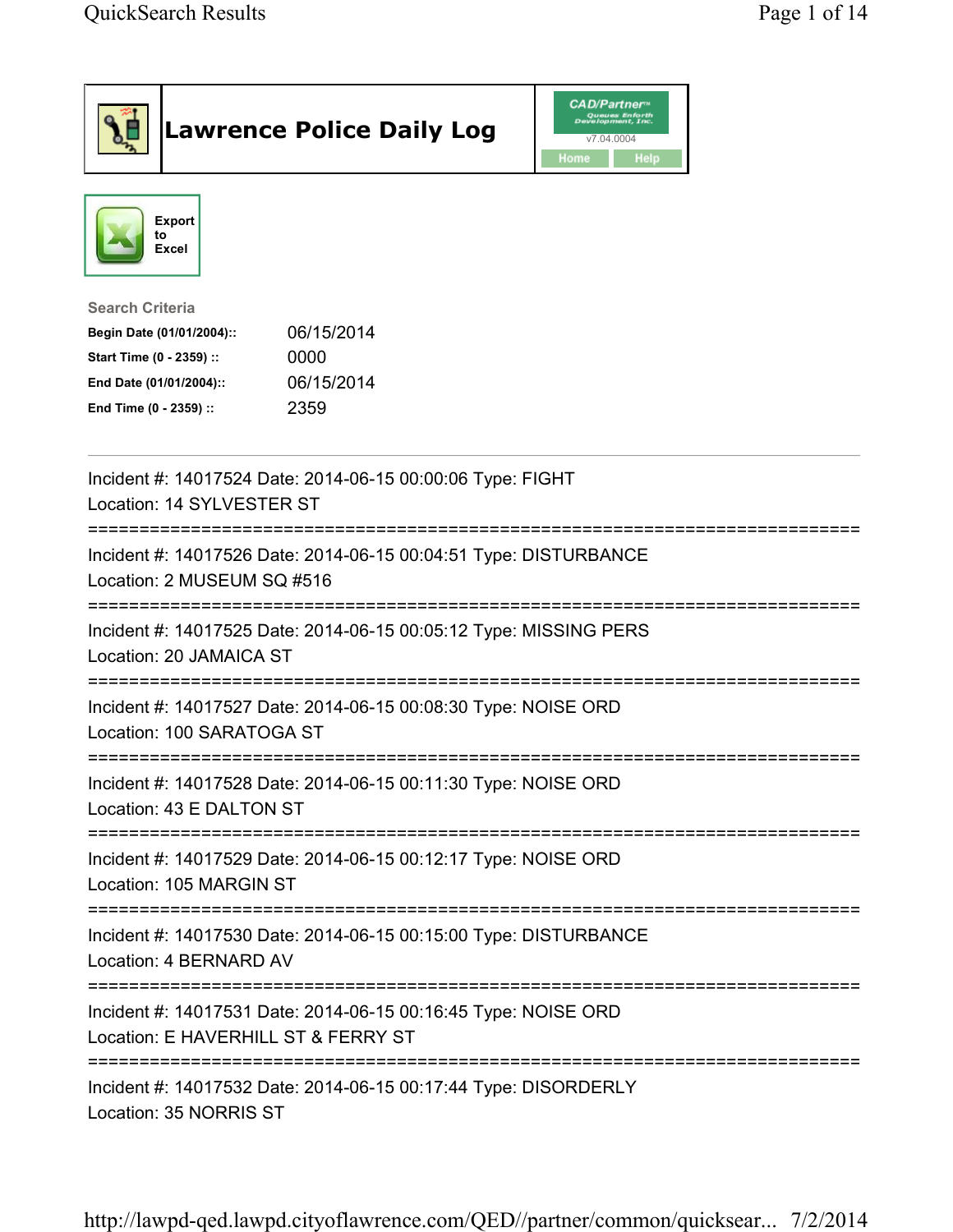| Incident #: 14017533 Date: 2014-06-15 00:22:13 Type: NOISE ORD<br>Location: 101 BOXFORD ST FL 3RD<br>=======================                           |
|--------------------------------------------------------------------------------------------------------------------------------------------------------|
| Incident #: 14017534 Date: 2014-06-15 00:25:29 Type: DISTURBANCE<br>Location: 14 SYLVESTER ST                                                          |
| Incident #: 14017535 Date: 2014-06-15 00:27:51 Type: NOISE ORD<br>Location: 570 S UNION ST                                                             |
| Incident #: 14017536 Date: 2014-06-15 00:29:41 Type: ALARM/BURG<br>Location: PARTHUM SCHOOL / 258 E HAVERHILL ST                                       |
| ;====================================<br>Incident #: 14017537 Date: 2014-06-15 00:30:56 Type: NOISE ORD<br>Location: 30 EASTON ST                      |
| ===============================<br>Incident #: 14017538 Date: 2014-06-15 00:33:16 Type: NOISE ORD<br>Location: 22 NELSON ST                            |
| Incident #: 14017539 Date: 2014-06-15 00:35:08 Type: NOISE ORD<br>Location: 56 HILLSIDE AV                                                             |
| Incident #: 14017540 Date: 2014-06-15 00:41:44 Type: NOISE ORD<br>Location: 3 PLATT CT #A                                                              |
| Incident #: 14017541 Date: 2014-06-15 00:47:54 Type: UNKNOWN PROB<br>Location: XAVIERS / 255 LAWRENCE ST                                               |
| Incident #: 14017542 Date: 2014-06-15 00:51:28 Type: FIGHT<br>Location: MYRTLE ST & SARATOGA ST                                                        |
| Incident #: 14017543 Date: 2014-06-15 00:57:09 Type: NOISE ORD<br>Location: 34 WILLIAM ST                                                              |
| :==================================<br>Incident #: 14017544 Date: 2014-06-15 01:12:46 Type: NOISE ORD<br>Location: 43 E DALTON ST                      |
| Incident #: 14017545 Date: 2014-06-15 01:14:06 Type: A&B D/W PAST<br>Location: 50 ISLAND ST                                                            |
| Incident #: 14017546 Date: 2014-06-15 01:15:47 Type: LOUD NOISE<br>$\overline{1}$ antian: $\overline{1010}$ OIV OLLID $\overline{157}$ CDDINIOEIELD CT |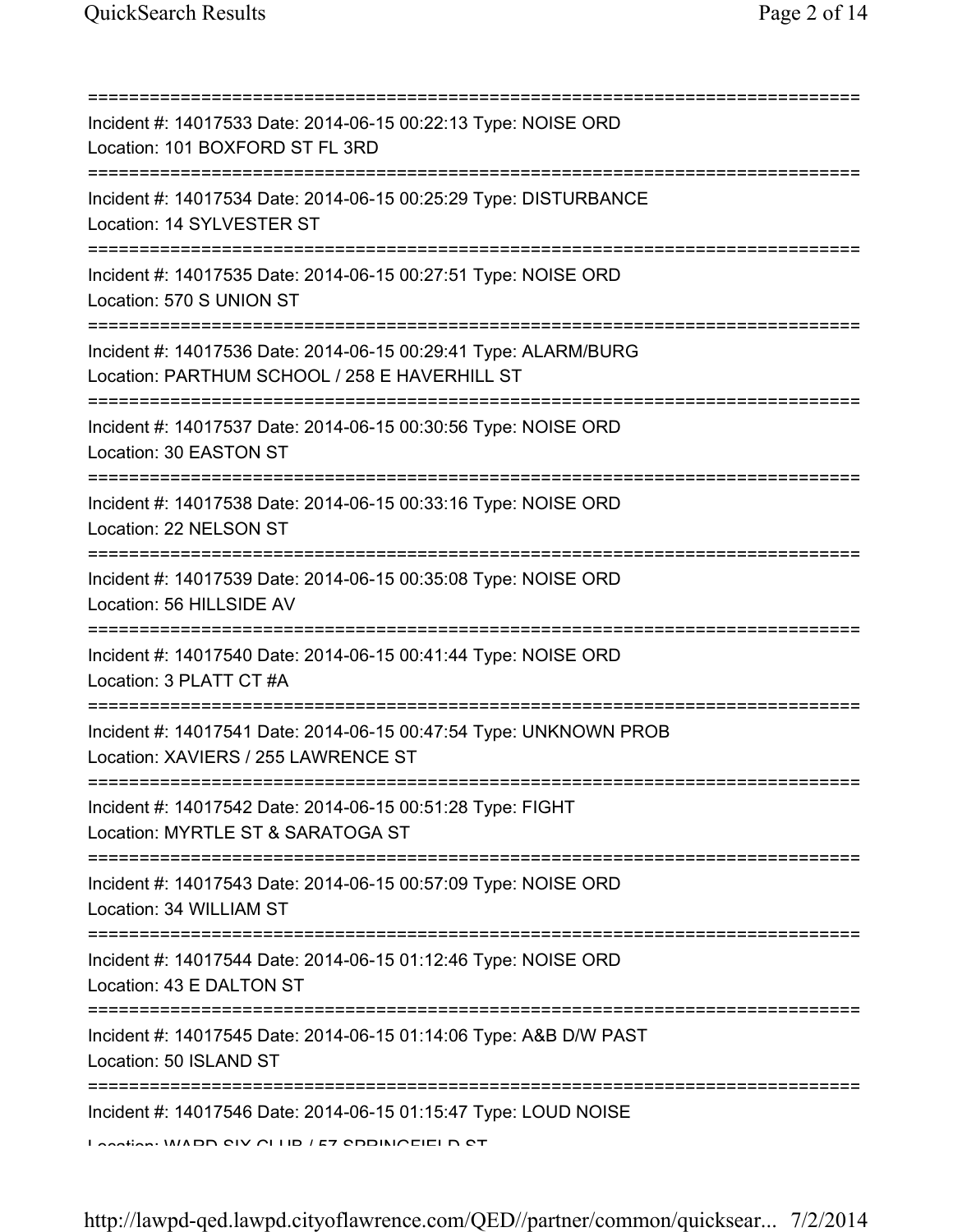=========================================================================== Incident #: 14017547 Date: 2014-06-15 01:20:30 Type: NOISE ORD Location: 11 LAWRENCE ST FL 7 =========================================================================== Incident #: 14017548 Date: 2014-06-15 01:25:08 Type: NOISE ORD Location: SWEENEYS PACKAGE STORE / 90 ESSEX ST =========================================================================== Incident #: 14017549 Date: 2014-06-15 01:25:23 Type: NOISE ORD Location: 105 AMHERST ST =========================================================================== Incident #: 14017550 Date: 2014-06-15 01:41:25 Type: UNWANTEDGUEST Location: 550 BROADWAY #414 =========================================================================== Incident #: 14017551 Date: 2014-06-15 01:47:53 Type: MV/BLOCKING Location: 194 WALNUT ST =========================================================================== Incident #: 14017552 Date: 2014-06-15 01:50:11 Type: NOISE ORD Location: 99 AMHERST ST =========================================================================== Incident #: 14017553 Date: 2014-06-15 01:59:10 Type: DISTURBANCE Location: 441 RIVERSIDE DR FL 2 =========================================================================== Incident #: 14017554 Date: 2014-06-15 02:16:38 Type: FIGHT Location: 29 WEST ST =========================================================================== Incident #: 14017555 Date: 2014-06-15 02:20:37 Type: NOISE ORD Location: 34 PEARL AV =========================================================================== Incident #: 14017556 Date: 2014-06-15 02:25:57 Type: AUTO ACC/UNK PI Location: 205 S UNION ST =========================================================================== Incident #: 14017557 Date: 2014-06-15 02:59:08 Type: ABAND MV Location: MERRIMACK ST & RT 495 =========================================================================== Incident #: 14017558 Date: 2014-06-15 03:04:02 Type: NOISE ORD Location: 6 E HAVERHILL ST =========================================================================== Incident #: 14017559 Date: 2014-06-15 03:12:16 Type: NOISE ORD Location: 78 DORCHESTER ST =========================================================================== Incident #: 14017560 Date: 2014-06-15 03:18:24 Type: B&E/MV/PROG Location: 81 BROOKFIELD ST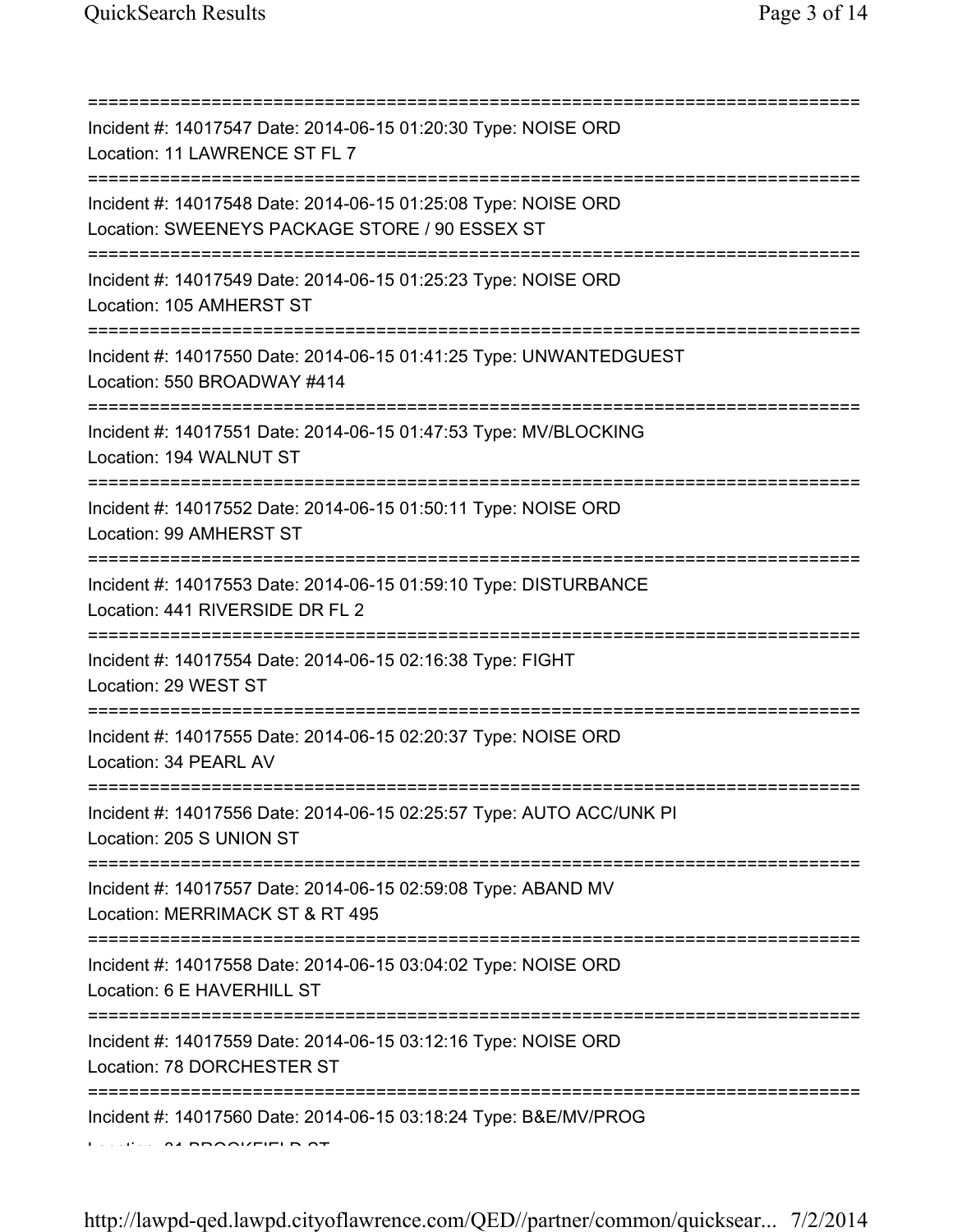=========================================================================== Incident #: 14017561 Date: 2014-06-15 03:20:50 Type: CARJACKING Location: 263 LAWRENCE ST =========================================================================== Incident #: 14017562 Date: 2014-06-15 03:48:49 Type: SUS PERS/MV Location: 235 PROSPECT ST =========================================================================== Incident #: 14017563 Date: 2014-06-15 03:49:44 Type: NOISE ORD Location: 109 MARGIN ST =========================================================================== Incident #: 14017564 Date: 2014-06-15 05:06:06 Type: LOUD NOISE Location: 202 S UNION ST =========================================================================== Incident #: 14017565 Date: 2014-06-15 05:21:27 Type: MAL DAMG PROG Location: 62 BOWDOIN ST =========================================================================== Incident #: 14017566 Date: 2014-06-15 05:36:54 Type: HIT & RUN M/V Location: BROADWAY & COMMON ST =========================================================================== Incident #: 14017567 Date: 2014-06-15 06:04:51 Type: TOW OF M/V Location: LFD / 159 BAILEY ST =========================================================================== Incident #: 14017568 Date: 2014-06-15 06:33:19 Type: MEDIC SUPPORT Location: 427 LOWELL ST =========================================================================== Incident #: 14017569 Date: 2014-06-15 07:08:54 Type: ALARM/BURG Location: 55 HAMPSHIRE ST =========================================================================== Incident #: 14017570 Date: 2014-06-15 07:58:28 Type: ALARMS Location: GREATER LAWRENCE FAM.HLTH.CTR. / 34 HAVERHILL ST =========================================================================== Incident #: 14017571 Date: 2014-06-15 08:30:27 Type: CK WELL BEING Location: 238 HAVERHILL ST #1 =========================================================================== Incident #: 14017572 Date: 2014-06-15 08:56:37 Type: AUTO ACC/UNK PI Location: CANAL ST & FRANKLIN ST =========================================================================== Incident #: 14017573 Date: 2014-06-15 09:40:35 Type: INVEST CONT Location: 191 HOWARD ST =========================================================================== Incident #: 14017574 Date: 2014-06-15 09:54:29 Type: COUNTERFEIT Location: 194 S BROADWAY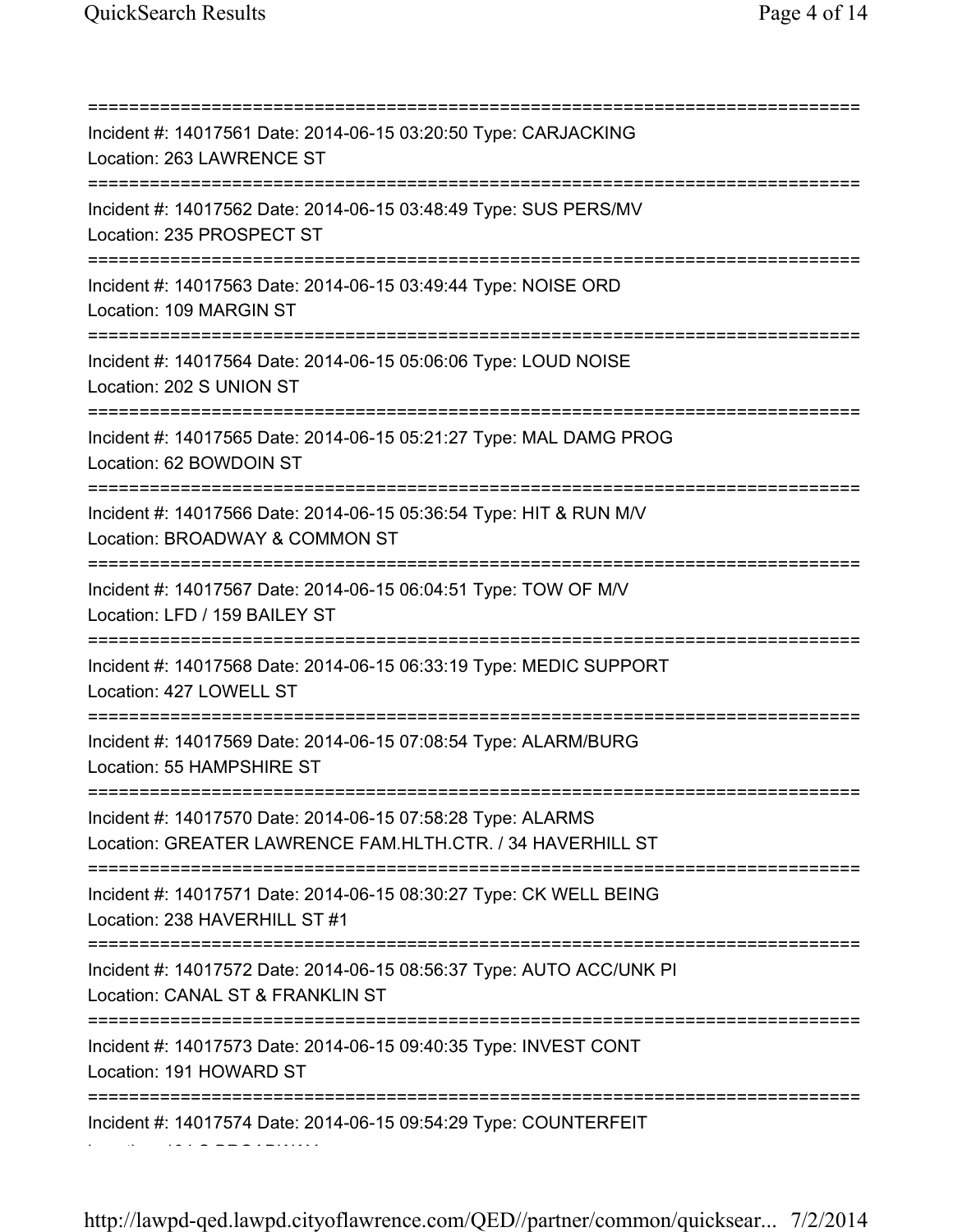=========================================================================== Incident #: 14017575 Date: 2014-06-15 09:56:23 Type: M/V STOP Location: CHESTNUT ST & SHORT ST =========================================================================== Incident #: 14017576 Date: 2014-06-15 10:15:42 Type: NEIGHBOR PROB Location: 141 WOODLAND ST =========================================================================== Incident #: 14017577 Date: 2014-06-15 10:19:53 Type: ANIMAL COMPL Location: 168 E HAVERHILL ST =========================================================================== Incident #: 14017578 Date: 2014-06-15 10:24:58 Type: M/V STOP Location: 10 BEDFORD ST =========================================================================== Incident #: 14017579 Date: 2014-06-15 10:25:57 Type: ANIMAL COMPL Location: AMES ST & LOWELL ST =========================================================================== Incident #: 14017580 Date: 2014-06-15 11:24:22 Type: RECOV/STOL/MV Location: 237 ERVING AV =========================================================================== Incident #: 14017581 Date: 2014-06-15 11:35:01 Type: VIO CITY ORD Location: 525 HOWARD ST =========================================================================== Incident #: 14017582 Date: 2014-06-15 12:01:01 Type: NEIGHBOR PROB Location: 141 WOODLAND ST =========================================================================== Incident #: 14017583 Date: 2014-06-15 12:02:09 Type: TOW OF M/V Location: HAVERHILL ST & JACKSON ST =========================================================================== Incident #: 14017584 Date: 2014-06-15 12:02:10 Type: WIRE DOWN Location: HAMPSHIRE ST & LOWELL ST =========================================================================== Incident #: 14017585 Date: 2014-06-15 12:09:17 Type: E911 HANGUP Location: 333 HAVERHILL ST #2A =========================================================================== Incident #: 14017586 Date: 2014-06-15 12:27:09 Type: WARRANT SERVE Location: 214 PHILLIPS ST =========================================================================== Incident #: 14017587 Date: 2014-06-15 12:52:38 Type: DISTURBANCE Location: 28 SUMMER ST FL 3RD =========================================================================== Incident #: 14017588 Date: 2014-06-15 12:58:30 Type: ALARMS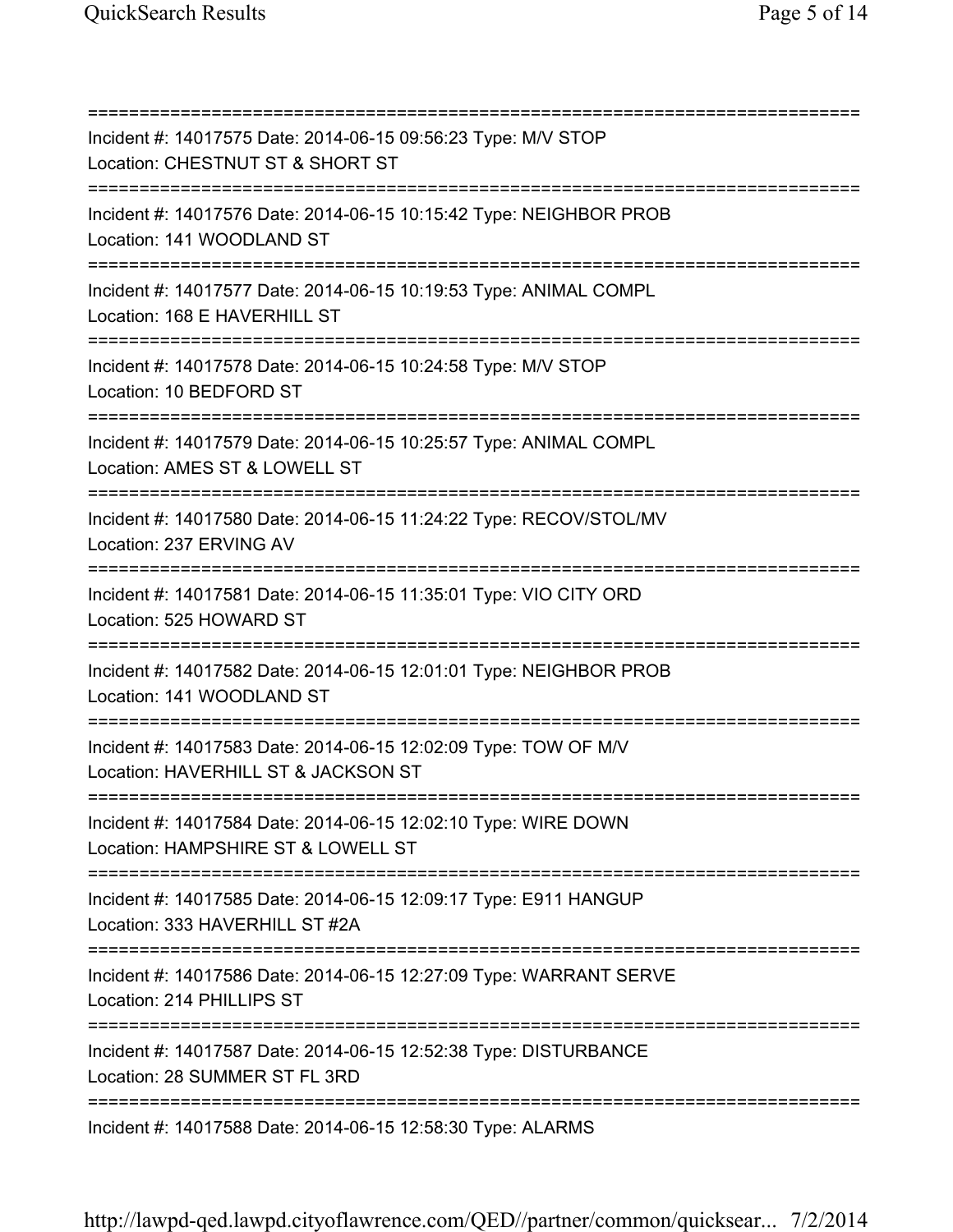=========================================================================== Incident #: 14017589 Date: 2014-06-15 13:08:56 Type: ALARM/BURG Location: 54 CRESTWOOD CIR =========================================================================== Incident #: 14017590 Date: 2014-06-15 13:30:16 Type: AUTO ACC/NO PI Location: INMAN ST & S BROADWAY =========================================================================== Incident #: 14017591 Date: 2014-06-15 13:39:26 Type: AUTO ACC/NO PI Location: 392 MARKET ST =========================================================================== Incident #: 14017592 Date: 2014-06-15 13:41:06 Type: NOISE ORD Location: 112 SARATOGA ST FL 1ST =========================================================================== Incident #: 14017593 Date: 2014-06-15 13:42:05 Type: NOISE ORD Location: DRACUT ST & S BROADWAY =========================================================================== Incident #: 14017594 Date: 2014-06-15 13:47:12 Type: AUTO ACC/NO PI Location: 69 FLORAL ST =========================================================================== Incident #: 14017595 Date: 2014-06-15 14:04:40 Type: DISTURBANCE Location: 232 OSGOOD ST =========================================================================== Incident #: 14017596 Date: 2014-06-15 14:16:38 Type: ALARM/BURG Location: 2 PILGRIM RD =========================================================================== Incident #: 14017597 Date: 2014-06-15 14:53:49 Type: DOMESTIC/PROG Location: 40 KINGSTON ST FL 2ND =========================================================================== Incident #: 14017598 Date: 2014-06-15 15:08:56 Type: B&E/MV/PAST Location: BENNINGTON ST & ERVING AV =========================================================================== Incident #: 14017599 Date: 2014-06-15 15:17:45 Type: HIT & RUN M/V Location: JJ MARKET / 119 JACKSON ST =========================================================================== Incident #: 14017600 Date: 2014-06-15 15:19:42 Type: TOW/REC/STOL Location: 67 MIDDLEBURY ST =========================================================================== Incident #: 14017602 Date: 2014-06-15 15:22:09 Type: MAL DAMAGE Location: 634 HAVERHILL ST =========================================================================== Incident #: 14017601 Date: 2014-06-15 15:23:25 Type: FIGHT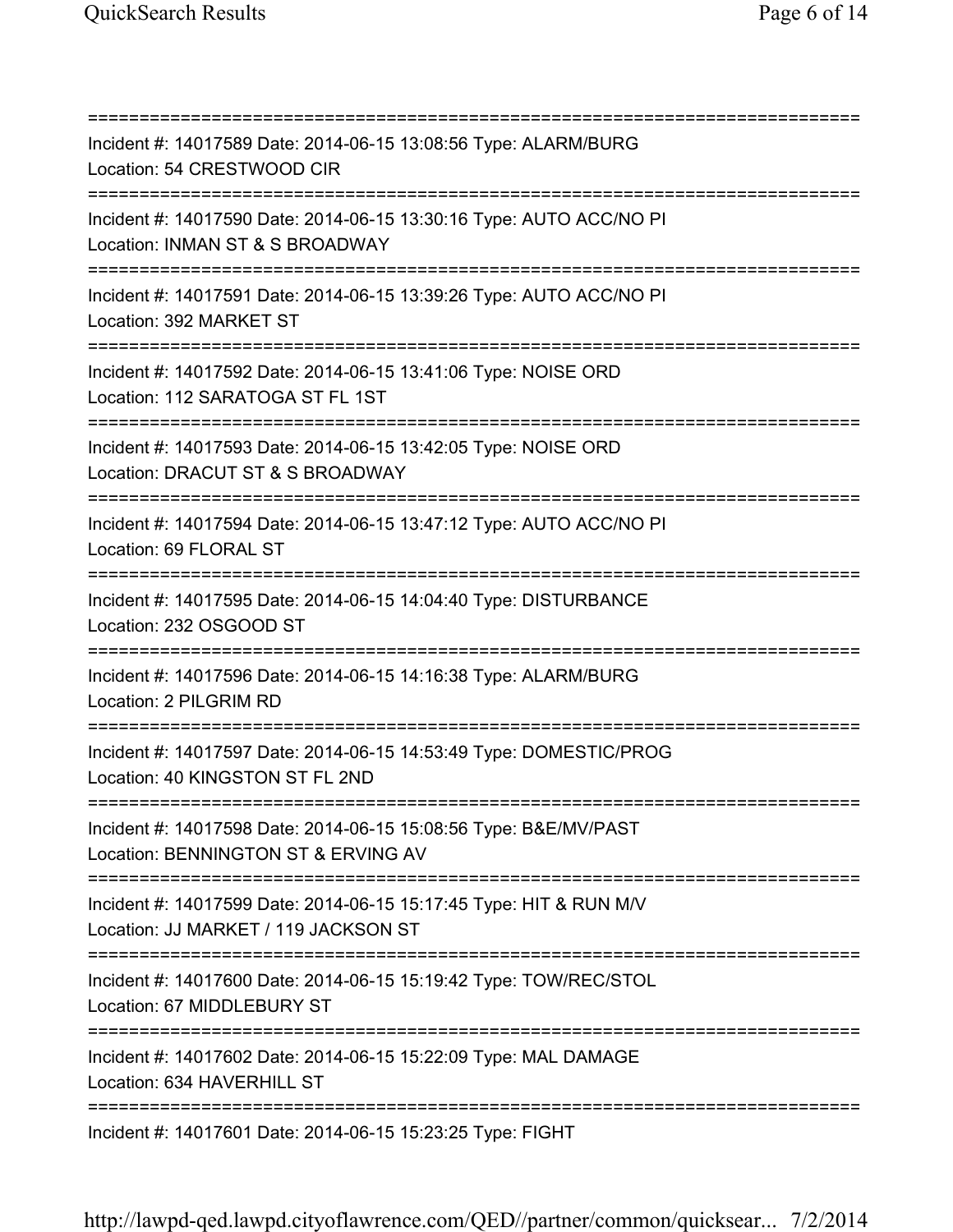| Location: ERVING AV & LAWRENCE ST                                                                                                                |
|--------------------------------------------------------------------------------------------------------------------------------------------------|
| Incident #: 14017603 Date: 2014-06-15 15:27:05 Type: M/V STOP<br>Location: ERVING AV & LAWRENCE ST                                               |
| Incident #: 14017604 Date: 2014-06-15 15:28:39 Type: NOISE ORD<br>Location: BELKNAP ST & EVERETT ST                                              |
| Incident #: 14017605 Date: 2014-06-15 15:29:13 Type: SUS PERS/MV<br>Location: 125 AMESBURY ST<br>=====================================           |
| Incident #: 14017606 Date: 2014-06-15 15:40:08 Type: NOISE ORD<br>Location: 32 NELSON ST<br>================================                     |
| Incident #: 14017607 Date: 2014-06-15 15:41:23 Type: AUTO ACC/NO PI<br>Location: LEXINGTON ST & PARK ST<br>================                      |
| Incident #: 14017608 Date: 2014-06-15 15:46:55 Type: CK WELL BEING<br>Location: 4 STATE ST                                                       |
| =======================<br>Incident #: 14017609 Date: 2014-06-15 15:55:00 Type: SHOPLIFTING<br>Location: WALGREENS / 135 BROADWAY                |
| Incident #: 14017610 Date: 2014-06-15 16:10:42 Type: MAL DAMAGE<br>Location: LA FRUITERIA / 75 MANCHESTER ST                                     |
| Incident #: 14017611 Date: 2014-06-15 16:11:49 Type: NOISE ORD<br>Location: BROOKFIELD ST & KENNETH ST                                           |
| ====================================<br>Incident #: 14017612 Date: 2014-06-15 16:42:16 Type: SUS PERS/MV<br>Location: FLORENCE AV & HAVERHILL ST |
| Incident #: 14017613 Date: 2014-06-15 16:46:24 Type: CK WELL BEING<br>Location: ESSEX ST & NEWBURY ST                                            |
| Incident #: 14017614 Date: 2014-06-15 16:57:57 Type: ALARM/BURG<br>Location: 7 CLIFTON ST                                                        |
| Incident #: 14017615 Date: 2014-06-15 17:02:36 Type: MV/BLOCKING<br>Location: 448 HAMPSHIRE ST                                                   |
| <u>Indident #: 14047242 Data: 2014 02:45 47:49:42 Tune: ALADM/DLIDO</u>                                                                          |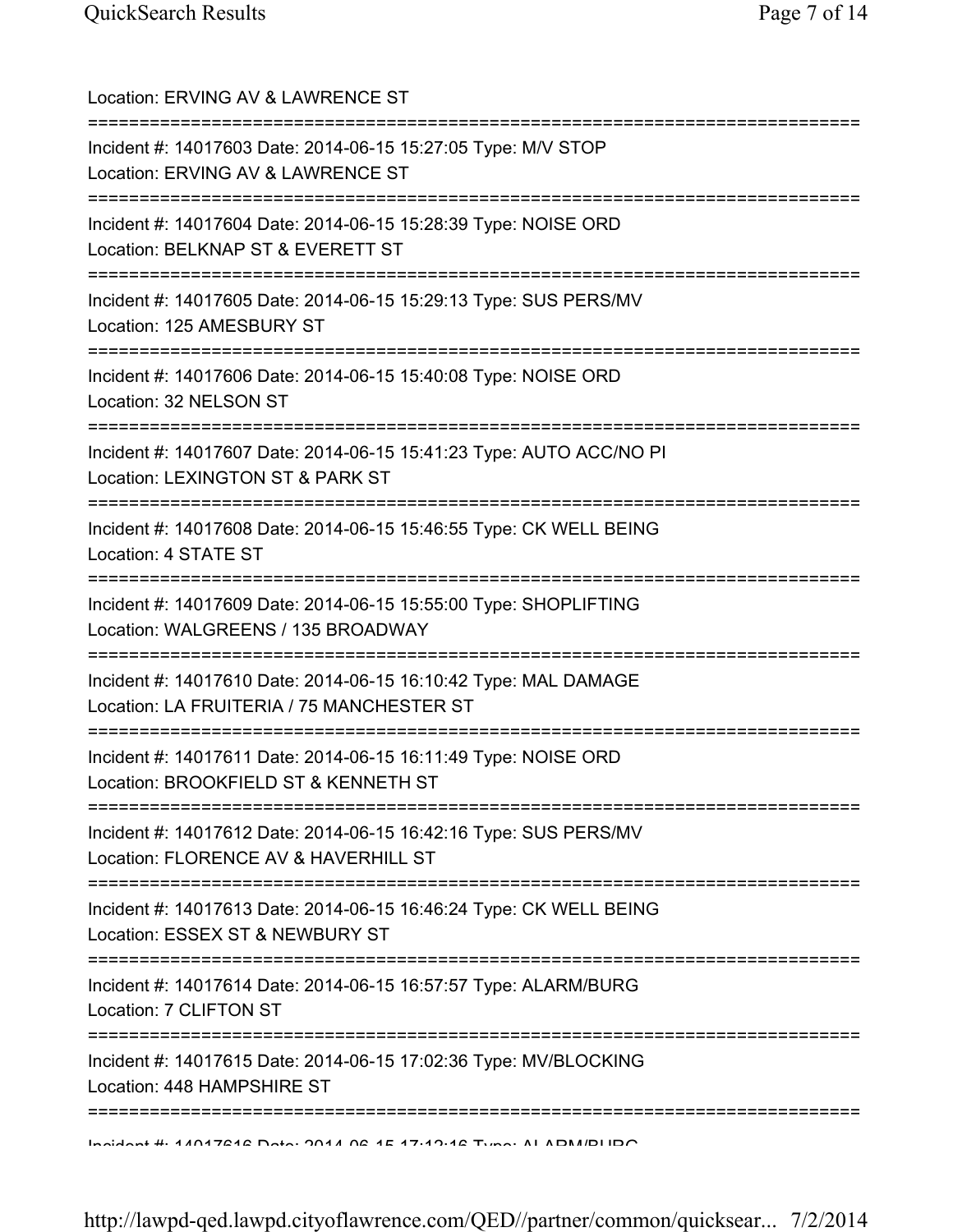| Location: LYNCH RESIDENCE / 43 MT VERNON ST                                                                                               |
|-------------------------------------------------------------------------------------------------------------------------------------------|
| Incident #: 14017617 Date: 2014-06-15 17:17:27 Type: MAL DAMAGE<br>Location: 5 FALMOUTH ST                                                |
| Incident #: 14017618 Date: 2014-06-15 17:18:23 Type: LOST PERSON<br>Location: 26 PLATT ST                                                 |
| Incident #: 14017619 Date: 2014-06-15 17:19:44 Type: DOMESTIC/PAST<br>Location: HAVERHILL ST & LAWRENCE ST                                |
| Incident #: 14017620 Date: 2014-06-15 17:25:48 Type: MAL DAMAGE<br>Location: 12 DIAMOND ST                                                |
| Incident #: 14017621 Date: 2014-06-15 17:25:50 Type: MEDIC SUPPORT<br>Location: 137 LAWRENCE ST #B                                        |
| Incident #: 14017622 Date: 2014-06-15 17:28:08 Type: HIT & RUN M/V<br>Location: GROTON ST & S BROADWAY<br>;============================== |
| Incident #: 14017623 Date: 2014-06-15 17:38:47 Type: B&E/MV/PAST<br>Location: ESSEX ST & JACKSON ST                                       |
| Incident #: 14017624 Date: 2014-06-15 17:56:02 Type: ALARM/BURG<br>Location: 109 BLANCHARD ST                                             |
| Incident #: 14017625 Date: 2014-06-15 18:03:45 Type: ALARM/BURG<br>Location: 7 CLIFTON ST                                                 |
| Incident #: 14017626 Date: 2014-06-15 18:08:54 Type: NOISE ORD<br>Location: 104 ABBOTT ST                                                 |
| Incident #: 14017627 Date: 2014-06-15 18:11:47 Type: NOISE ORD<br>Location: 76 SALEM ST FL 1                                              |
| Incident #: 14017628 Date: 2014-06-15 18:15:39 Type: NOISE ORD<br>Location: 19 BUTLER ST                                                  |
| Incident #: 14017629 Date: 2014-06-15 18:22:57 Type: NOISE ORD<br>Location: CENTRE ST & WILLOW ST                                         |
| ================                                                                                                                          |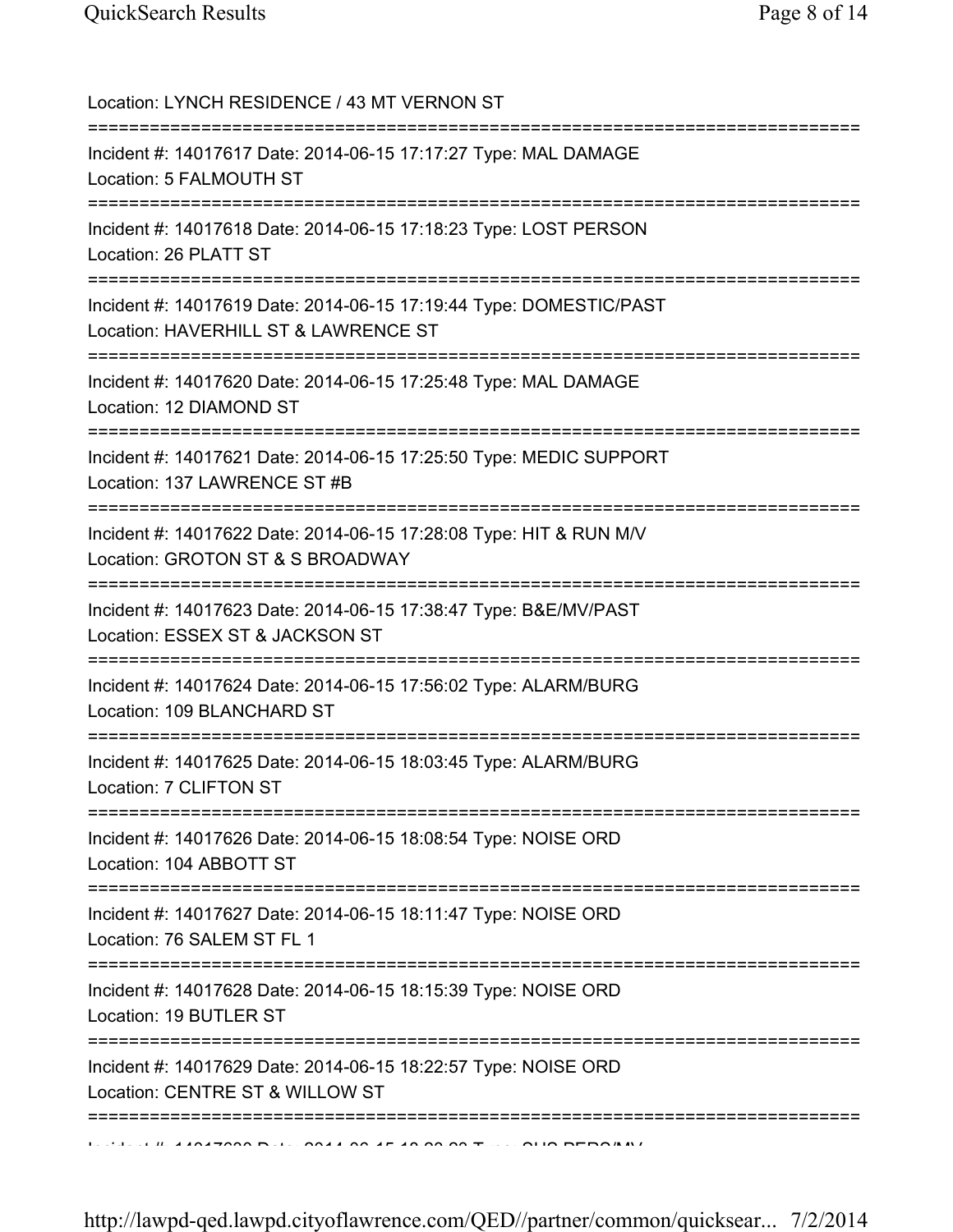| Location: COLONIAL RD & DURSO AV<br>========================                                                                          |
|---------------------------------------------------------------------------------------------------------------------------------------|
| Incident #: 14017631 Date: 2014-06-15 18:23:59 Type: MAN DOWN<br>Location: 350 HAVERHILL ST                                           |
| Incident #: 14017632 Date: 2014-06-15 18:25:14 Type: DISORDERLY<br><b>Location: NORTH COMMON</b>                                      |
| Incident #: 14017633 Date: 2014-06-15 18:32:36 Type: NOISE ORD<br>Location: 77 ABBOTT ST                                              |
| Incident #: 14017634 Date: 2014-06-15 18:34:23 Type: NOISE ORD<br>Location: 50 ABBOTT ST                                              |
| ====================================<br>Incident #: 14017635 Date: 2014-06-15 18:38:05 Type: DISORDERLY<br>Location: 169 HAVERHILL ST |
| Incident #: 14017636 Date: 2014-06-15 18:43:42 Type: DISTURBANCE<br>Location: 18 BELLEVUE ST                                          |
| Incident #: 14017637 Date: 2014-06-15 18:49:44 Type: ROBBERY UNARM<br><b>Location: NORTH COMMON</b>                                   |
| Incident #: 14017638 Date: 2014-06-15 18:57:34 Type: VIO CITY ORD<br>Location: 435 PROSPECT ST                                        |
| Incident #: 14017640 Date: 2014-06-15 18:58:58 Type: MISSING PERS<br>Location: 11 LAWRENCE ST                                         |
| Incident #: 14017639 Date: 2014-06-15 18:59:03 Type: CK WELL BEING<br>Location: 238 HAVERHILL ST #1                                   |
| :========<br>Incident #: 14017641 Date: 2014-06-15 19:08:32 Type: NOISE ORD<br>Location: 34 WASHINGTON ST                             |
| Incident #: 14017642 Date: 2014-06-15 19:10:00 Type: ALARM/BURG<br>Location: 37 EATON ST                                              |
| Incident #: 14017643 Date: 2014-06-15 19:20:04 Type: NOISE ORD<br>Location: 38 KENDALL ST                                             |
|                                                                                                                                       |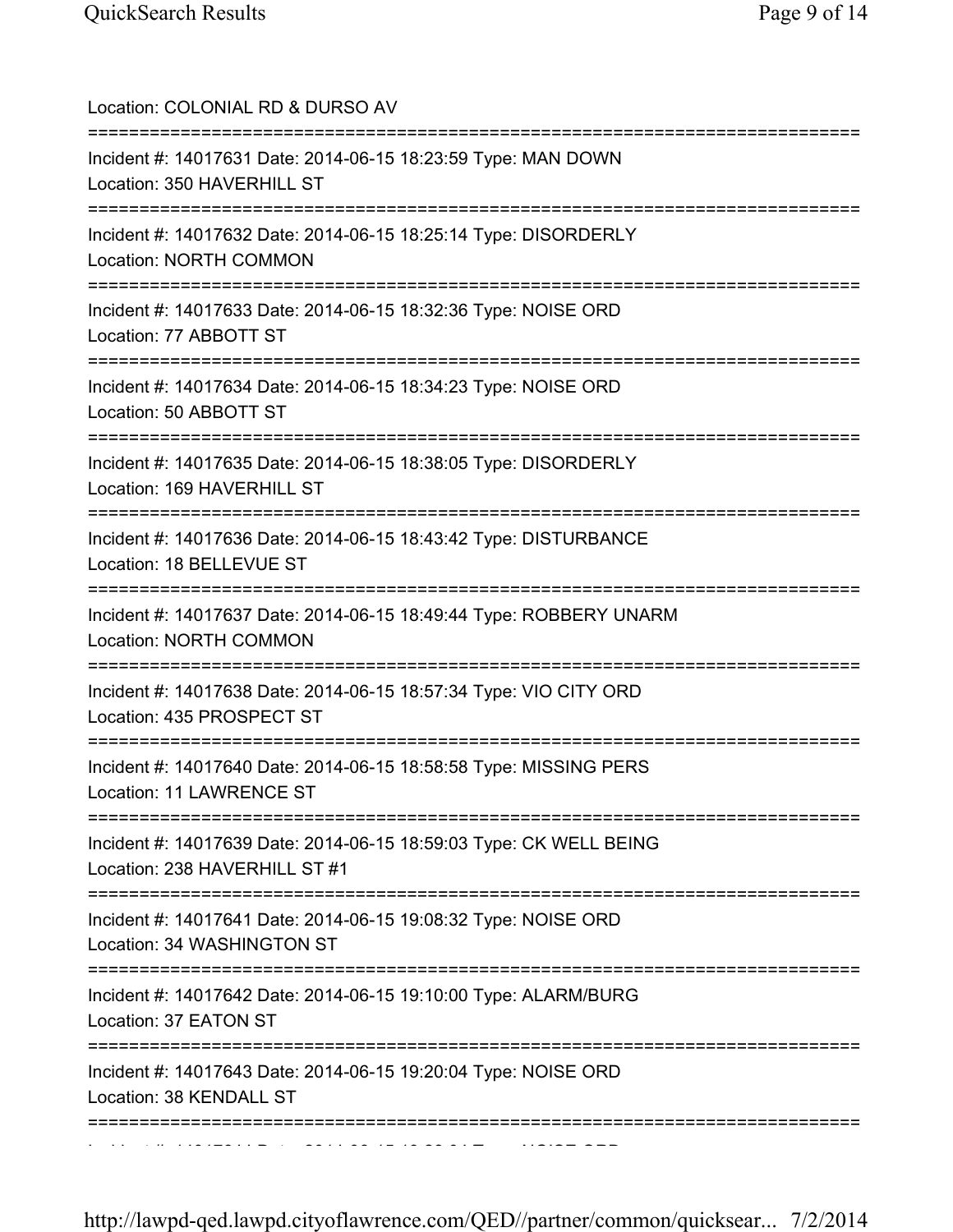Location: 40 ABBOTT ST =========================================================================== Incident #: 14017645 Date: 2014-06-15 19:32:48 Type: FIGHT Location: 271 LAWRENCE ST =========================================================================== Incident #: 14017646 Date: 2014-06-15 19:34:04 Type: NOISE ORD Location: 134 DAWES ST =========================================================================== Incident #: 14017647 Date: 2014-06-15 19:41:22 Type: TOW OF M/V Location: BERKELEY ST & BERKELEY CT =========================================================================== Incident #: 14017648 Date: 2014-06-15 19:42:27 Type: DOMESTIC/PROG Location: 115 BUNKERHILL ST =========================================================================== Incident #: 14017649 Date: 2014-06-15 19:47:58 Type: DRUG VIO Location: 84 BELKNAP ST =========================================================================== Incident #: 14017650 Date: 2014-06-15 19:51:14 Type: DISTURBANCE Location: 206 BAILEY ST =========================================================================== Incident #: 14017651 Date: 2014-06-15 19:54:55 Type: NOISE ORD Location: BODWELL ST & WARREN ST =========================================================================== Incident #: 14017652 Date: 2014-06-15 19:58:03 Type: DRUG VIO Location: FOXCROFT ST & MT VERNON ST =========================================================================== Incident #: 14017653 Date: 2014-06-15 20:02:25 Type: MAL DAMAGE Location: 42 KINGSTON ST =========================================================================== Incident #: 14017654 Date: 2014-06-15 20:02:58 Type: NOISE ORD Location: 515 ANDOVER ST =========================================================================== Incident #: 14017655 Date: 2014-06-15 20:24:41 Type: NOISE ORD Location: 19 BUTLER ST =========================================================================== Incident #: 14017656 Date: 2014-06-15 20:24:50 Type: NOISE ORD Location: 20 PLEASANT TER =========================================================================== Incident #: 14017657 Date: 2014-06-15 20:25:08 Type: NOISE ORD Location: 310 SALEM ST ===========================================================================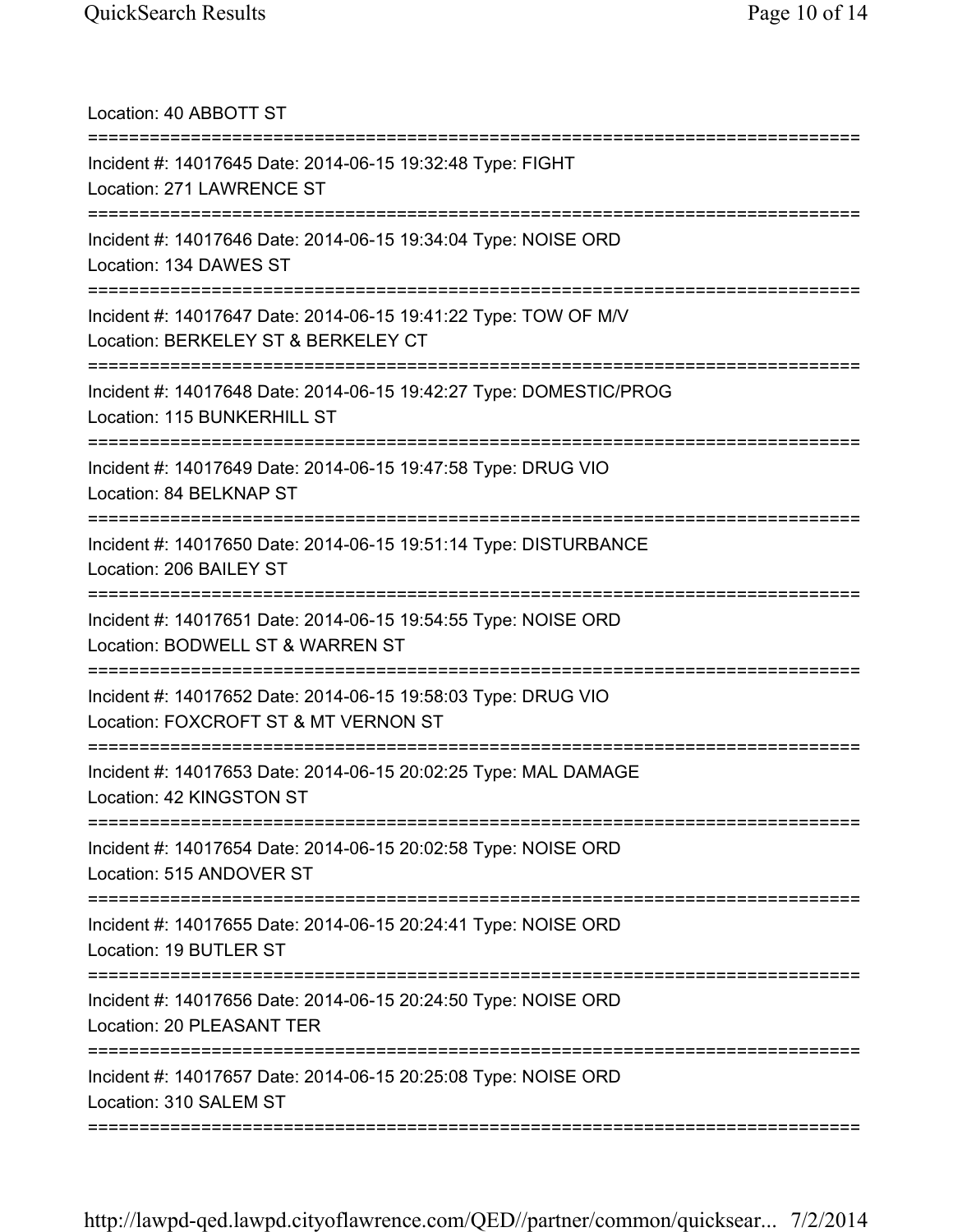| Location: 111 NEWBURY ST<br>=====================                                                                        |
|--------------------------------------------------------------------------------------------------------------------------|
| Incident #: 14017659 Date: 2014-06-15 20:29:17 Type: B&E/PAST<br>Location: 250 SALEM ST<br>=======================       |
| Incident #: 14017660 Date: 2014-06-15 20:32:38 Type: NOISE ORD<br>Location: 48 CROSBY ST                                 |
| Incident #: 14017661 Date: 2014-06-15 20:39:47 Type: NOISE ORD<br>Location: CANAL ST & MARSTON ST<br>:================== |
| Incident #: 14017662 Date: 2014-06-15 20:44:16 Type: UNKNOWN PROB<br>Location: 360 BROADWAY                              |
| Incident #: 14017663 Date: 2014-06-15 20:48:57 Type: MAN DOWN<br>Location: 190 ANDOVER ST                                |
| Incident #: 14017664 Date: 2014-06-15 20:51:52 Type: NOISE ORD<br>Location: 34 WASHINGTON ST                             |
| Incident #: 14017665 Date: 2014-06-15 20:55:54 Type: NOISE ORD<br>Location: 29 MT VERNON ST                              |
| Incident #: 14017666 Date: 2014-06-15 20:56:07 Type: TOW OF M/V<br>Location: JACKSON CT                                  |
| Incident #: 14017668 Date: 2014-06-15 20:56:33 Type: HIT & RUN M/V<br>Location: BROADWAY & MANCHESTER ST                 |
| Incident #: 14017667 Date: 2014-06-15 20:57:28 Type: NOISE ORD<br>Location: 48 ABBOTT ST                                 |
| Incident #: 14017669 Date: 2014-06-15 21:06:08 Type: HIT & RUN M/V<br>Location: MERRIMACK ST & PARKER ST                 |
| Incident #: 14017670 Date: 2014-06-15 21:08:15 Type: LOUD NOISE<br>Location: 90 LOWELL ST                                |
| Incident #: 14017671 Date: 2014-06-15 21:09:15 Type: 911 HANG UP<br>Location: 36 E HAVERHILL ST #1                       |
|                                                                                                                          |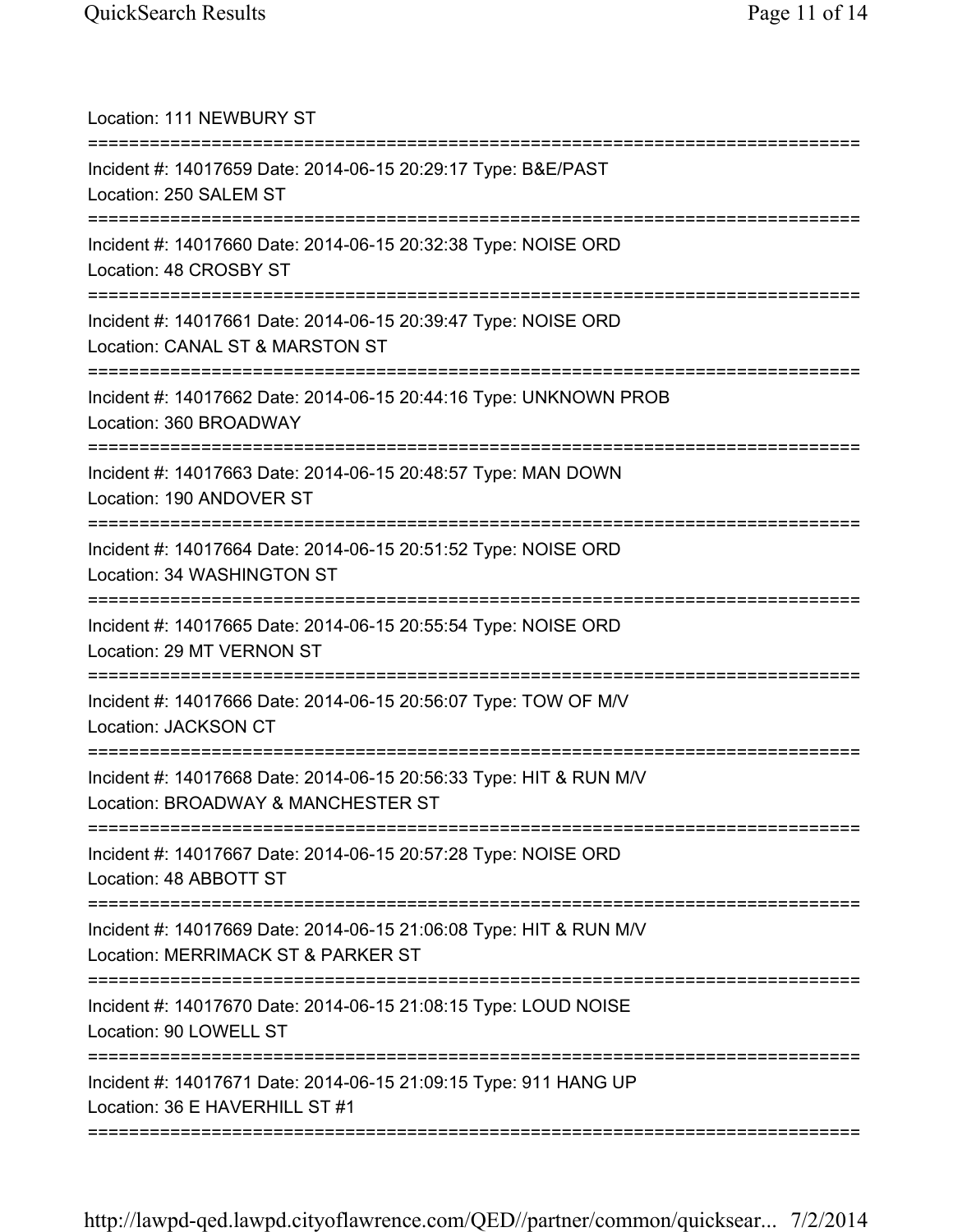| Incident #: 14017672 Date: 2014-06-15 21:22:25 Type: NOISE ORD<br>Location: 101 STEARNS AV                                                      |
|-------------------------------------------------------------------------------------------------------------------------------------------------|
| Incident #: 14017673 Date: 2014-06-15 21:25:52 Type: FIRE WORKS<br>Location: 118 NEWTON ST                                                      |
| Incident #: 14017674 Date: 2014-06-15 21:27:02 Type: NOISE ORD<br>Location: 159 PARK ST                                                         |
| Incident #: 14017675 Date: 2014-06-15 21:37:27 Type: M/V STOP<br>Location: COMMON ST & LAWRENCE ST                                              |
| Incident #: 14017676 Date: 2014-06-15 21:42:03 Type: NOISE ORD<br>Location: 14 KRESS ST                                                         |
| Incident #: 14017677 Date: 2014-06-15 21:42:27 Type: NOISE ORD<br>Location: 73 AVON ST FL 2                                                     |
| Incident #: 14017678 Date: 2014-06-15 21:43:50 Type: FIGHT<br>Location: LAWRENCE SENIOR CENTER / 155 HAVERHILL ST<br>========================== |
| Incident #: 14017679 Date: 2014-06-15 21:50:11 Type: HIT & RUN M/V<br>Location: 151 BERKELEY ST                                                 |
| Incident #: 14017680 Date: 2014-06-15 22:02:38 Type: NOISE ORD<br>Location: ABBOTT ST & SHAWSHEEN RD                                            |
| Incident #: 14017681 Date: 2014-06-15 22:23:12 Type: TOW OF M/V<br>Location: 312 WATER ST                                                       |
| Incident #: 14017682 Date: 2014-06-15 22:26:36 Type: NOISE ORD<br><b>Location: BENNINGTON ST</b>                                                |
| Incident #: 14017683 Date: 2014-06-15 22:27:39 Type: NOISE ORD<br>Location: LENOX CIR                                                           |
| Incident #: 14017684 Date: 2014-06-15 22:31:26 Type: FIGHT<br>Location: GENERAL ST & UNION ST                                                   |
| Incident #: 14017685 Date: 2014-06-15 22:32:09 Type: NOISE ORD<br>Location: LIBERTY AV & MT VERNON ST                                           |

===========================================================================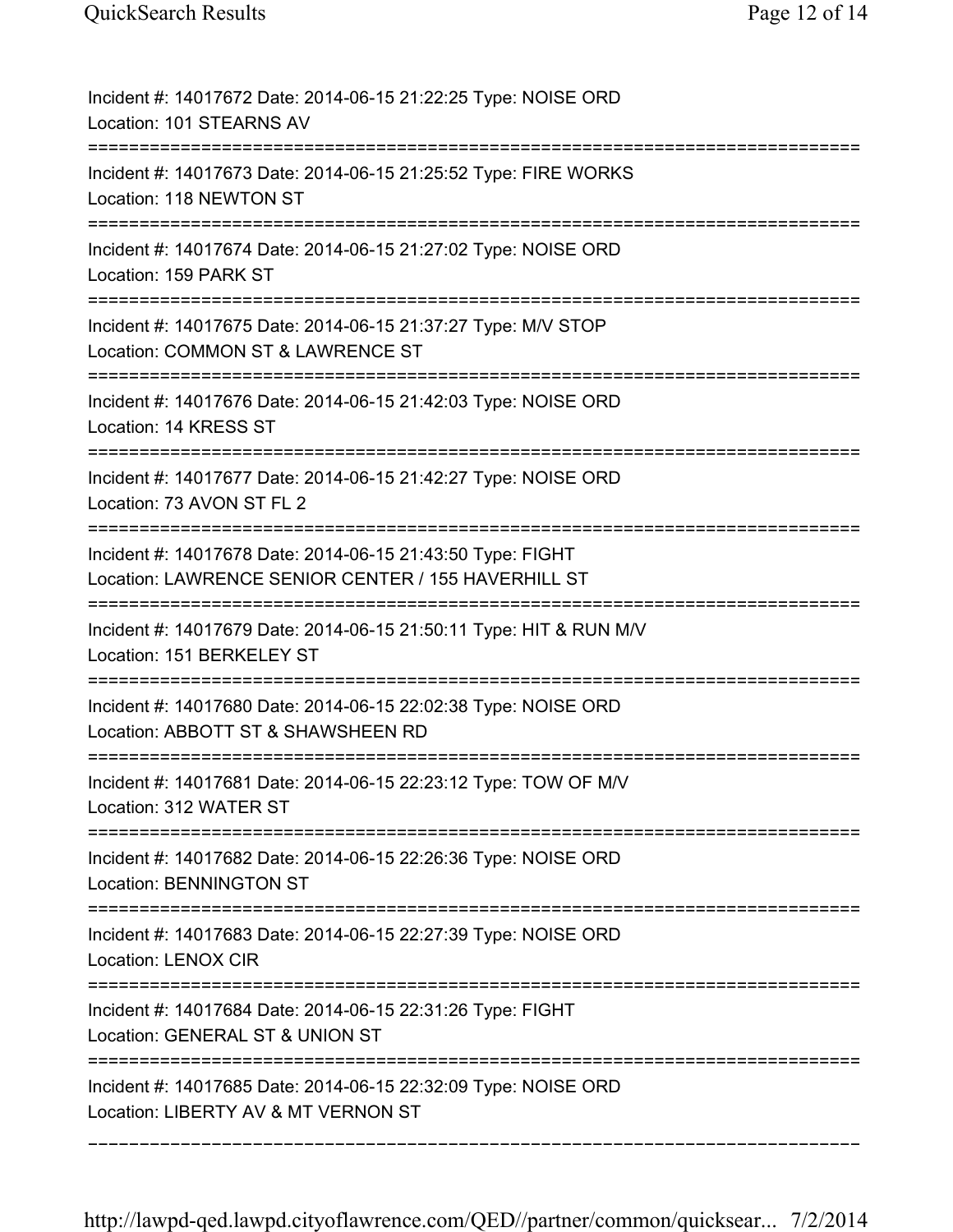| Incident #: 14017686 Date: 2014-06-15 22:32:42 Type: NOISE ORD<br><b>Location: LEEDS TER</b>            |
|---------------------------------------------------------------------------------------------------------|
| Incident #: 14017687 Date: 2014-06-15 22:36:28 Type: NOISE ORD<br>Location: SYLVESTER ST                |
| Incident #: 14017688 Date: 2014-06-15 22:39:00 Type: NOISE ORD<br>Location: 21 SPRINGFIELD ST           |
| Incident #: 14017689 Date: 2014-06-15 22:40:05 Type: NOISE ORD<br>Location: SPRINGFIELD ST              |
| Incident #: 14017690 Date: 2014-06-15 22:44:26 Type: HARASSMENT<br>Location: 634 HAVERHILL ST           |
| Incident #: 14017691 Date: 2014-06-15 22:47:30 Type: SUS PERS/MV<br>Location: GRAINGER / 121 MARSTON ST |
| Incident #: 14017692 Date: 2014-06-15 22:49:50 Type: NOISE ORD<br>Location: 286 HOWARD ST               |
| Incident #: 14017693 Date: 2014-06-15 22:54:37 Type: NOISE ORD<br>Location: 25 HALE ST                  |
| Incident #: 14017694 Date: 2014-06-15 22:56:31 Type: NOISE ORD<br>Location: LAWRENCE ST & PARK ST       |
| Incident #: 14017695 Date: 2014-06-15 23:10:53 Type: TOW OF M/V<br>Location: LAWRENCE ST & OAK ST       |
| Incident #: 14017696 Date: 2014-06-15 23:11:17 Type: TOW OF M/V<br>Location: CHESTNUT ST                |
| Incident #: 14017697 Date: 2014-06-15 23:18:14 Type: DISTURBANCE<br>Location: FRANKLIN ST & TREMONT ST  |
| Incident #: 14017698 Date: 2014-06-15 23:25:17 Type: NOISE ORD<br>Location: 35 KNOX ST                  |
| Incident #: 14017699 Date: 2014-06-15 23:31:18 Type: DOMESTIC/PROG<br>Location: 62 ARLINGTON ST FL 2    |